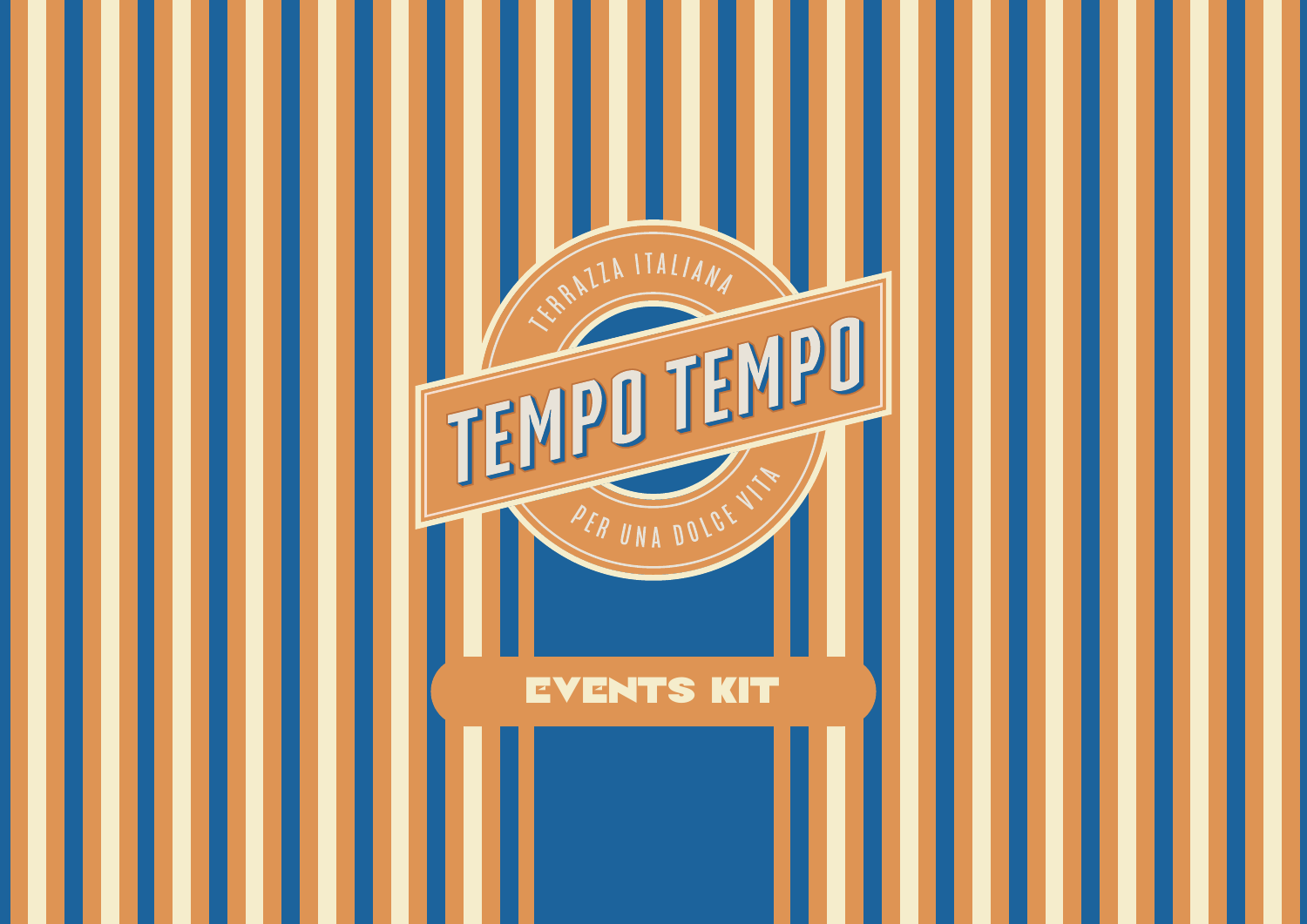

#### AL FDESCO INCDEDIBILÉ

#### CONCEPT -

Tempo Tempo is an eccentrically styled outdoor terrace bar that will transport guests to Sicily for endless alfresco sundowners and comforting finger foods. Set amongst hedonistic Mediterranean décor in a verdant outdoor garden full of character, Tempo Tempo will offer an Al Fresco experience like Hong Kong has never seen before, with semi-private areas that can also be reserved for group frivolity.

#### FOOD & BEVERAGE

Tempo Tempo will serve straight-forward, crave-worthy finger foods like Italian Pizzetta, Sliders, Fritto Misto, Cold Cuts and more. Drinks will hit the spot with Wine, Aperol Spritz and Cold Beers served daily.

> For more information, please contact info@tempotempo.hk | +852 2788 3037 Business enquiries via WhatsApp | +852 6503 9381



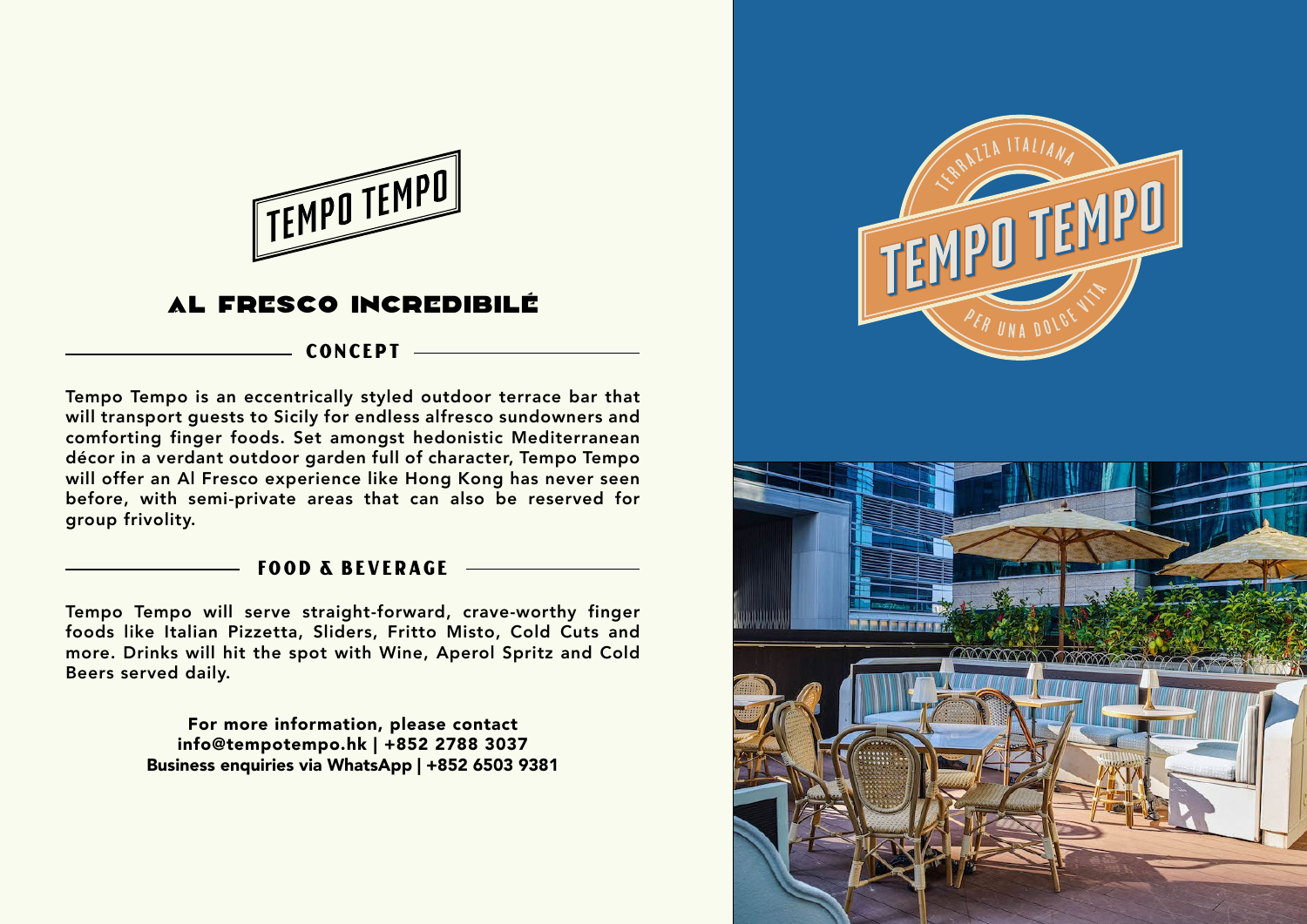



| <b>HOURS</b> |  |
|--------------|--|
|--------------|--|

Daily

16:00 – 00:00

**CAPACITY** 

Total capacity

200

Please contact info@tempotempo.hk for any event enquiries

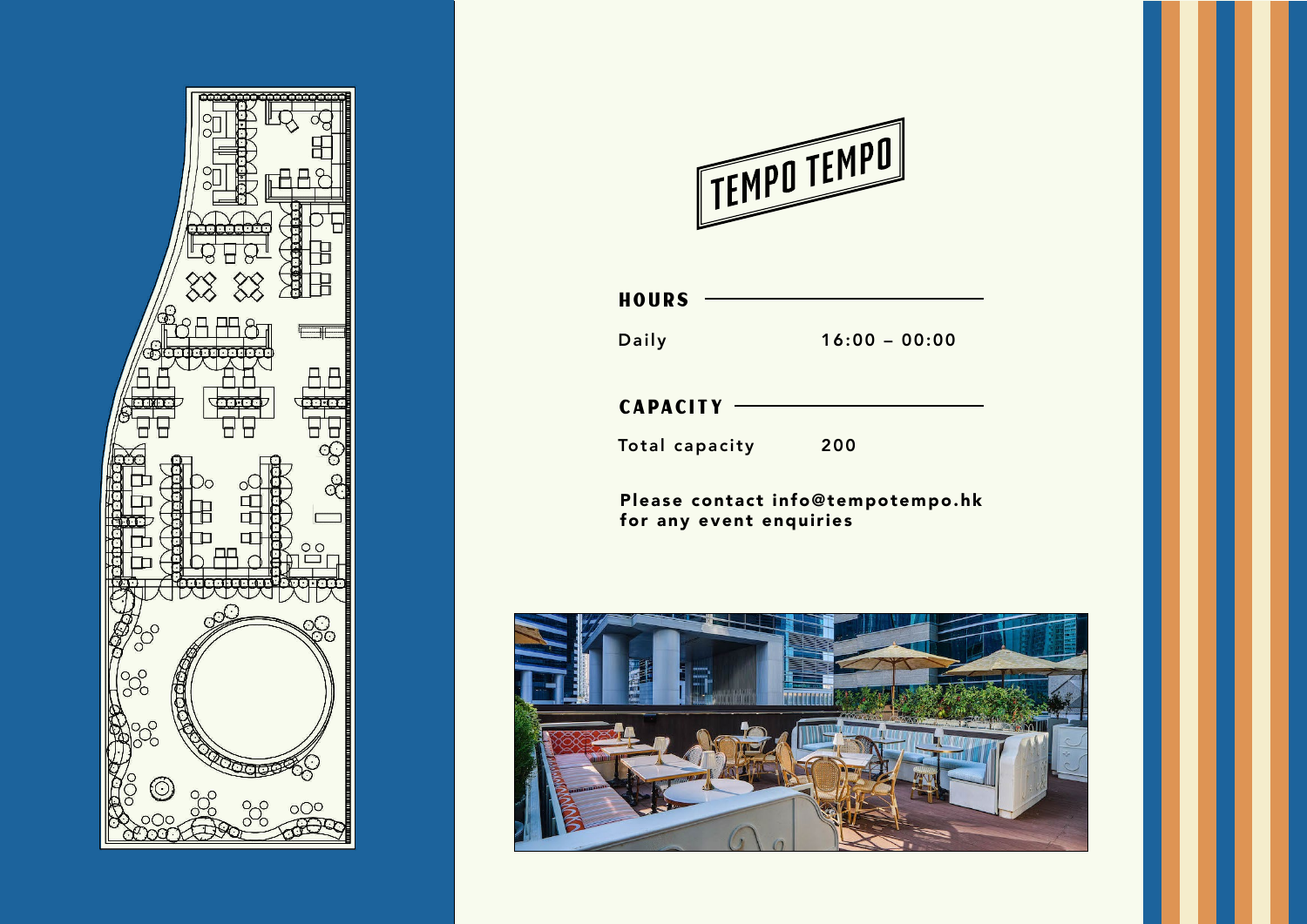

# events menus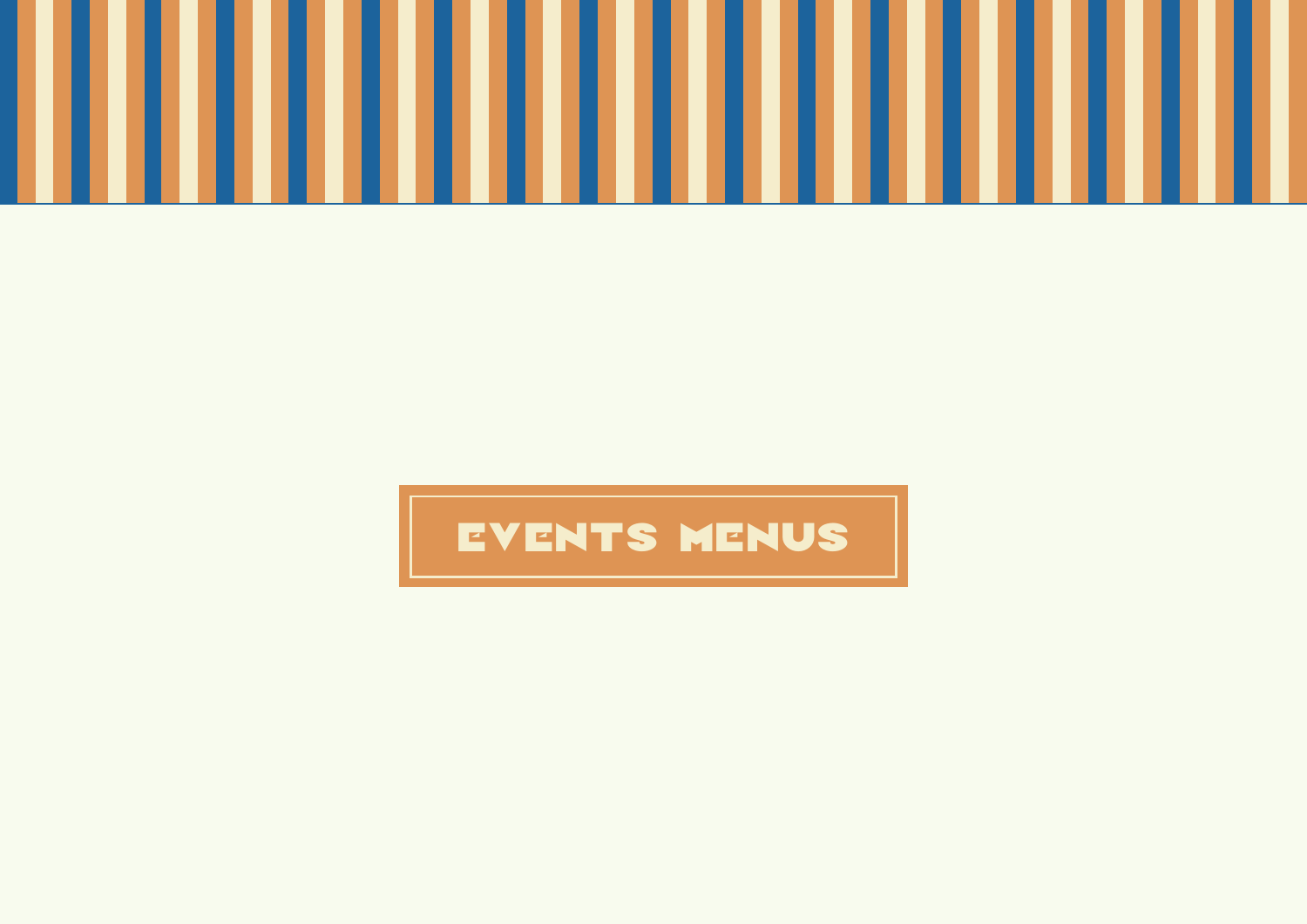# menu a 298 pp

# SLIDERS RUSTICI

Beef patty, caramelised shallot, tomatoes, parmigiano

# I.F.C. (ITALIAN FRIED CHICKEN)

Fried chicken thighs, rosemary, thyme, sage, mayonnaise Italiana

### ORIGINAL TRUFFLE FRIES (V)

Truffle mayo, truffle zest

# MUSHROOM ARANCINI (V)

Porcini, mozzarella, salsa pomodoro

# PIZZETTA NORMA(V) Tomato sauce, fior di latte, eggplant, parmigiano, basil

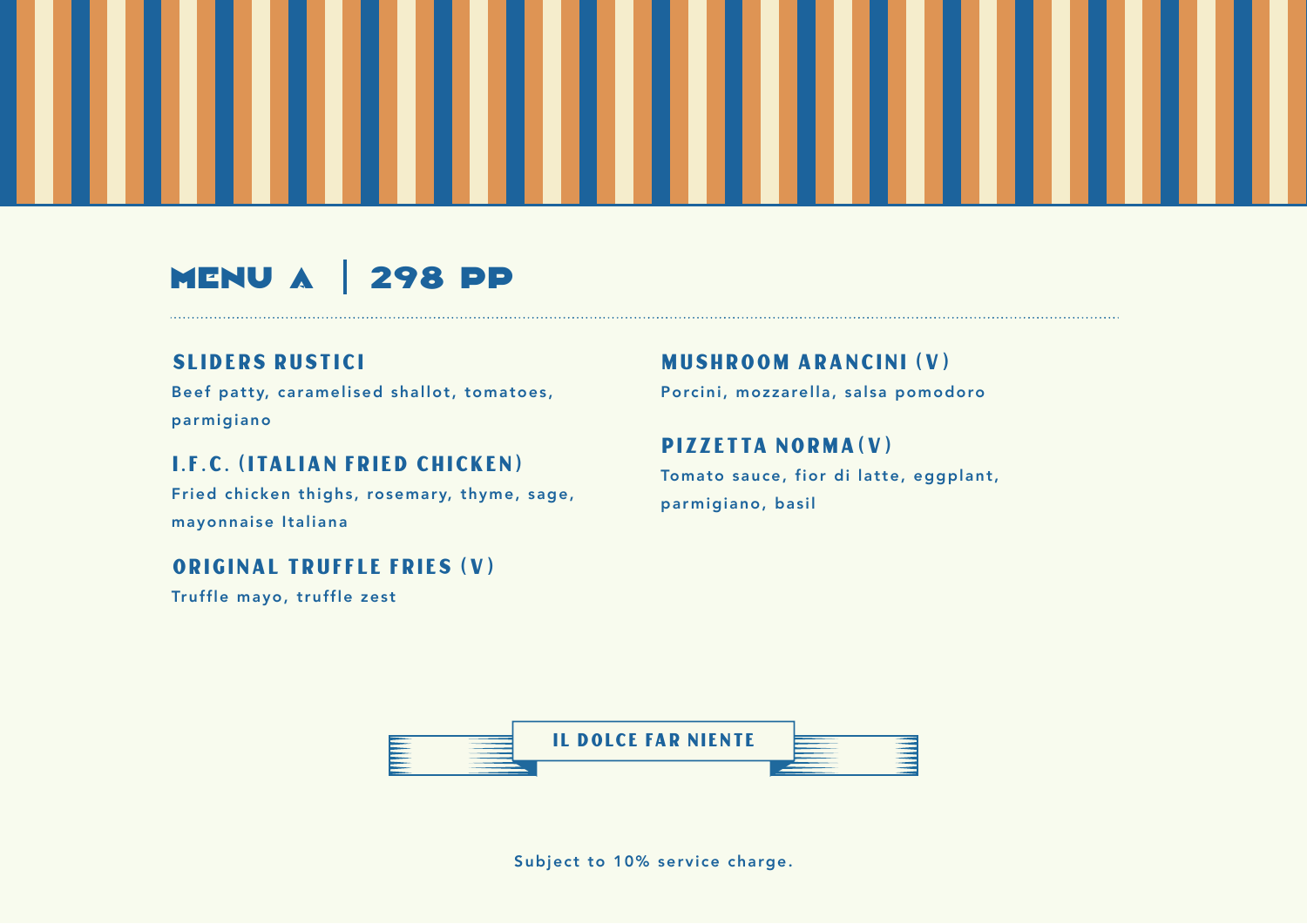# menu b 450 pp

# SLIDERS RUSTICI

Beef patty, caramelised shallot, tomatoes, parmigiano

SEAFOOD FRITTO Prawns, calamari, sole, chili garlic mayo

#### ORIGINAL TRUFFLE FRIES (V)

Truffle mayo, truffle zest

#### CHARCUTERIA ITALIANA

A grand selection of our cold cuts, condiments, grissini

#### HUMMUS ALL ITALIANA (V)

Cannellini hummus, Adagio olive oil, cucumber, red radish, celery, fennel, baby carrots

# PIZZETTA POMODORO E BURRATA (V)

Tomato sauce, burrata, fresh basil

PIZZETTA PICCANTE Tomato sauce, fior di latte, ventricina, scamorza

### TIRAMISU Mascarpone, lady fingers, Italian coffee, chocolate praline

Subject to 10% service charge.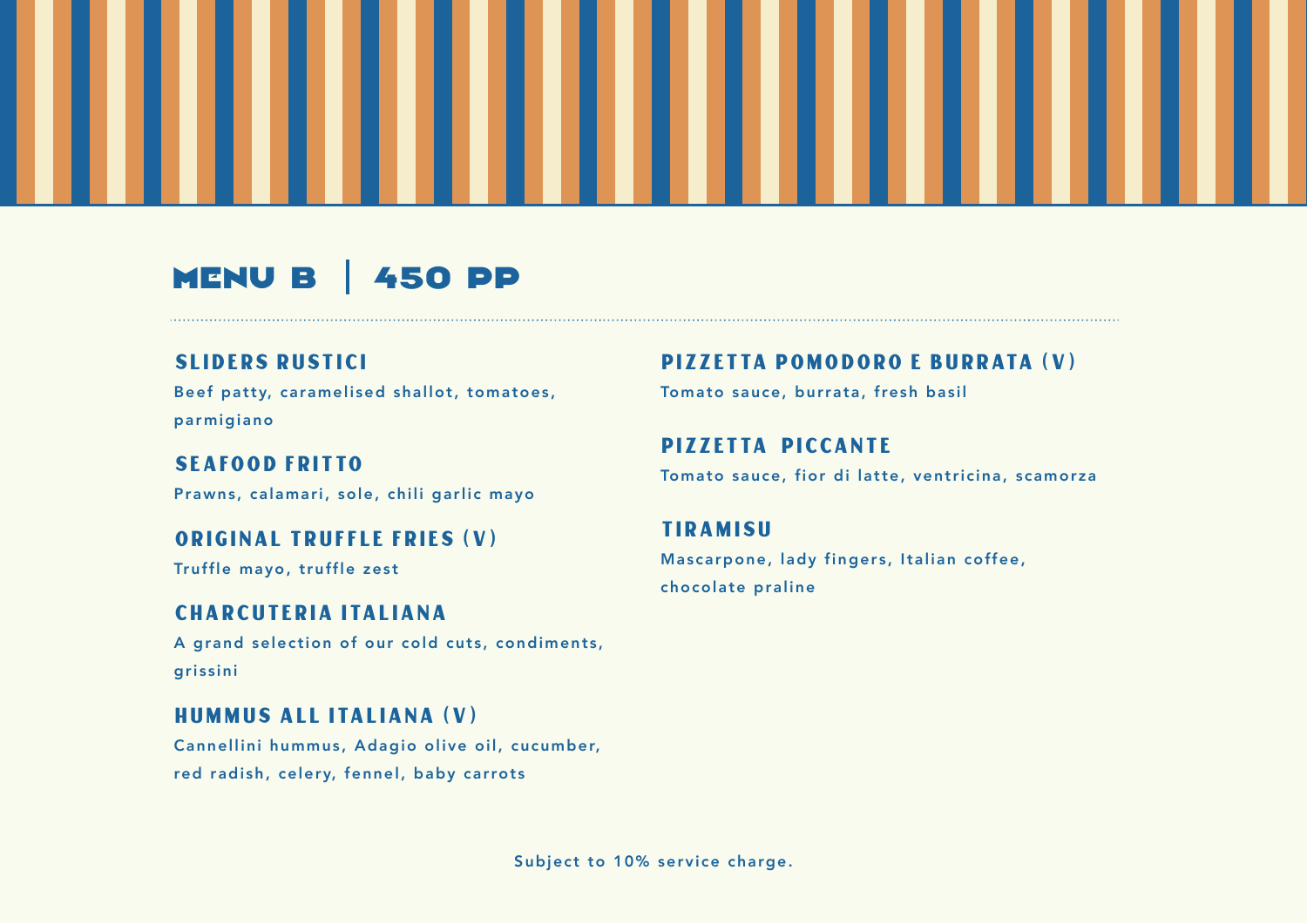# **MENU C** 580 PP

#### SLIDERS RUSTICI

Beef patty, caramelised shallot, tomatoes, parmigiano

SEAFOOD FRITTO Prawns, calamari, sole, chili garlic mayo

### ORIGINAL TRUFFLE FRIES (V)

Truffle mayo, truffle zest

#### CHARCUTERIA ITALIANA

A grand selection of our cold cuts, condiments, grissini

#### HUMMUS ALL ITALIANA (V)

Cannellini hummus, Adagio olive oil, cucumber, red radish, celery, fennel, baby carrots

#### PIZZETTA POMODORO E BURRATA (V)

Tomato sauce, burrata, fresh basil

PIZZETTA PICCANTE Tomato sauce, fior di latte, ventricina,scamorza

#### TEMPURA YASAI MAKI (V) Sweet potato, takuan, burdock, lotus root, shiso, tempura

SPICY TUNA CRUNCH MAKI Tuna, avocado, shiso, ikura, takuan, bubu arare

TIRAMISU Mascarpone, lady fingers, Italian coffee, chocolate praline

Subject to 10% service charge.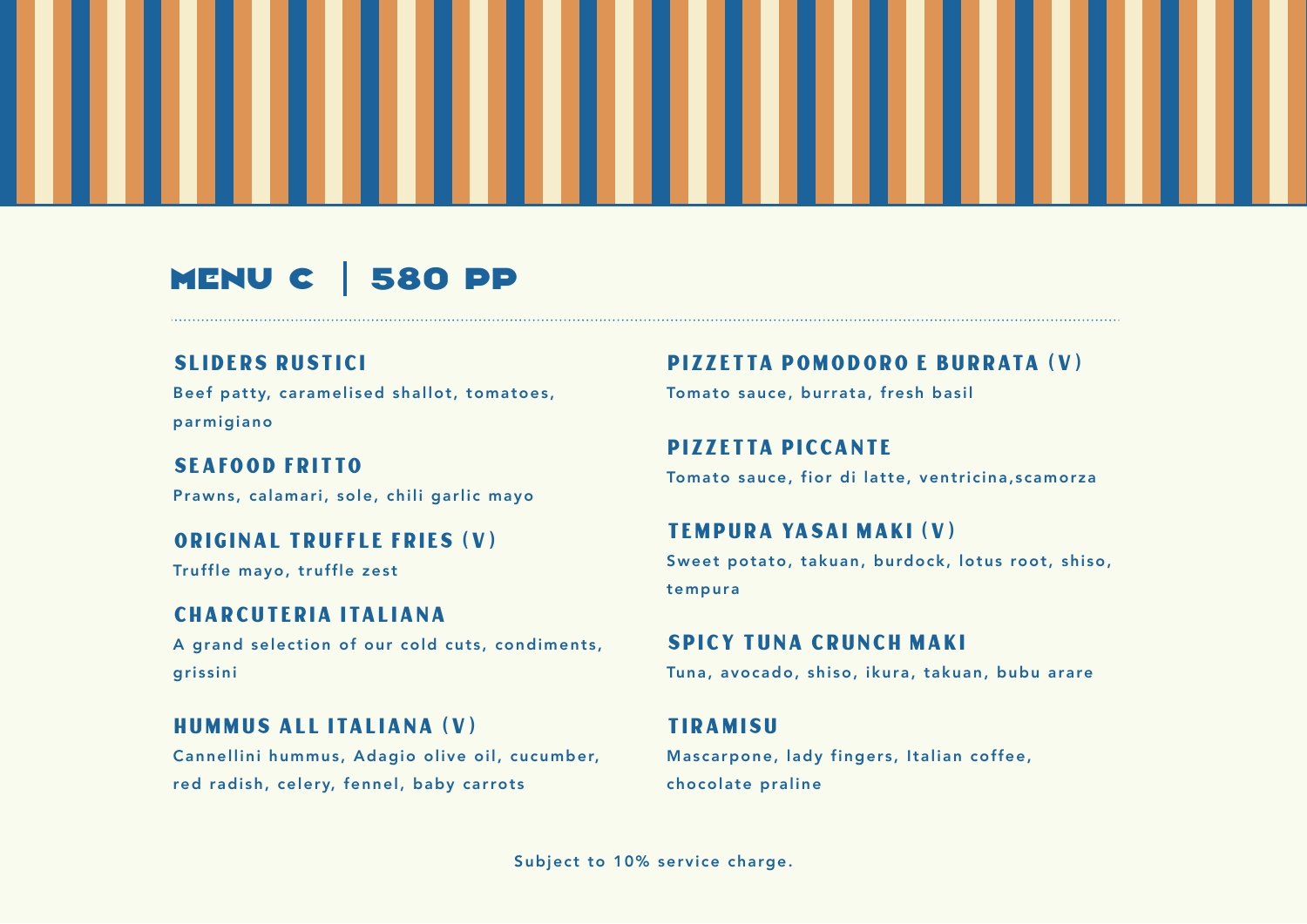### BEVEDAGE DACKAGE A

260 PP | 2 HOURS | +130 PP PER ADDITIONAL HOUR

PROSECCO SANTA MARGHERITA

#### SANTA CRISTINA CHIANTI SUPERIORE,

Tuscany, Italy

#### STELLATO VERMENTINO,

Sardegna, Italy

#### PERONI BOTTLE,

Italy

#### BEVERAGE PACKAGE B

390 PP | 2 HOURS | +180 PP PER ADDITIONAL HOUR

PROSECCO SANTA MARGHERITA

PERONI BOTTLE,

Italy

#### STELLATO VERMENTINO,

Sardegna, Italy

APEROL SPRITZ

#### SANTA CRISTINA CHIANTI SUPERIORE,

Tuscany, Italy

#### SPIRITS AVAILABLE BY THE GLASS ONLY. NO SHOTS OR BOTTLES.